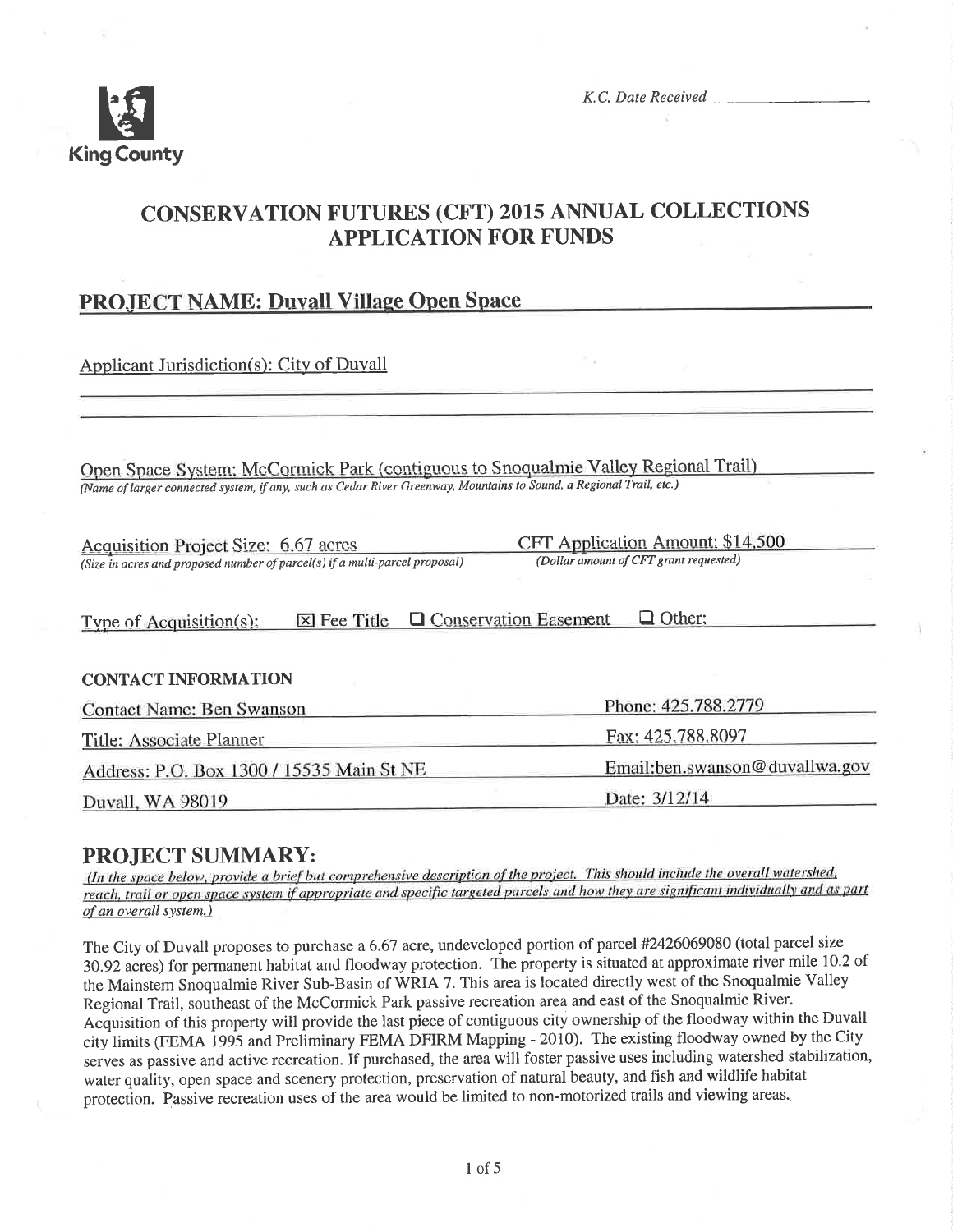#### 1. OPEN SPACE RESOURCES

Please review the attached evaluation criteria. For the **proposed acquisition parcel(s)**, please mark those criteria that apply and thoroughly, yet succinctly, describe in the space below how the proposed acquisition satisfies each marked criteria. Please clearly describe how these criteria might be met at a landscape level, and how they apply to individual parcels. If restoration is part of the plan, please briefly describe the current condition and the hoped for restored condition that is the goal of the acquisition.<br> $[\overline{X}]$  A. Wildlife habitat or rare plant reserve  $\Box$  E. Historic/cultural resources

- $\boxtimes$  A. Wildlife habitat or rare plant reserve  $\Box$  E. Historic/cultural resources  $\boxtimes$  F. Urban passive-use natural area/greenbelt  $\boxtimes$  B. Salmon habitat and aquatic resources
- 
- 
- 
- 
- **EX** G. Park/open space or natural corridor addition **EX** G. Park/open space or natural corridor addition
- $\boxtimes$  D. Community separator  $\boxtimes$  H. Passive recreation opportunity/unmet needs
	- A. The proposed site provides valuable wildlife habitat for a variety of wetland and terrestrial species. Blacktailed deer, coyote, waterfowl, herons, eagles and other birds of prey forage throughout the area. Connectivity of the proposed site to existing parks, open space and adjacent farmlands provides a passage for wildlife along the Snoqualmie River corridor. The area is heavily encumbered with reed canarygrass, with pockets of rush within and bordering onsite wetlands. The tree canopy is limited and concentrated near the Snoqualmie Valley Trail; however, this area is marked for restoration by the City of Duvall in the Draft Shoreline Master Program Restoration Plan.
	- B. Acquisition of the subject property would provide additional buffer from development and water quality for the Snoqualmie River, which supports Chinook, chum, coho, and pink salmon. At its closest point, the subject property is located approximately 180 feet east of the Snoqualmie River (RM 10.1). Adjacent property fronting the Snoqualmie River at RM 10.3 to RM 9.0, west and north of the subject property, is owned by the City of Duvall. Hydrologically, the Category II wetland in this area appears to function at a high level. Water is detained on the surface and is infìltrated, becoming shallow subsurface flow to the Snoqualmie River (ESA Adolfson Report- 2OO9). Finally, this area is identified for primary restoration in the Snohomish River Basin Salmon Conservation Plan (Section 11.6, page 11-48).
	- C. The proposed acquisition would preserve scenic views of the Snoqualmie River Valley from the Snoqualmie Valley Trail.
	- D. The area will serve as additional buffer between the Snoqualmie River and existing/proposed development east of the subject property. The property runs 1,400 feet along the west side of the Snoqualmie Valley Trail and would connect to existing open space to the west. If purchased, the City would own and protect (within City limits) all lands between the Snoqualmie Valley Trail and the Snoqualmie River.
	- E. Not applicable
	- F. The parcel to the east of the subject property serves as part of the Snoqualmie Valley Regional Trail corridor, starting in Duvall and ending at Rattlesnake Lake located southeast of North Bend. As stated, the addition of the subject property would serve as a wildlife corridor along the Snoqualmie River. The proposed acquisition would serve as passive open space as outlined in section G below.
	- G. If purchased, the proposed property would be part of the City of Duvall's 92 acre open space system along the Snoqualmie River. This area is bounded by McCormick Park to the north and west, the Snoqualmie Valley Trail to the East, and agricultural lands (King County) to the south. Of the 92 acres of open space, approximately 4l acres serve as riparian habitat and passive use community open space. The remaining approximately 51 acres serves as a mix of active and passive open space. The subject parcel is contiguous to, and would increase the size and connectivity of, this habitat and open space. The subject property serves as <sup>a</sup> critical link between the Snoqualmie Trail and existing City-owned passive open space to the west.
	- H. The property is identified in by the City's comprehensive plan and zoning map as Public Facilities. The Public Facilities designation was assigned to this 6.67 acre area through a pre-annexation agreement with the property owner. The City understood the future value of this area as a passive open space and a future access point connecting the Snoqualmie Valley Trail to McCormick Park. It projected this access area would be used by future residents of a proposed 100 residential unit development located immediately east of the subject property and Snoqualmie Valley Trail. An access connection to the Snoqualmie Valley Trail is also planned at the development east of the property to provide general public access.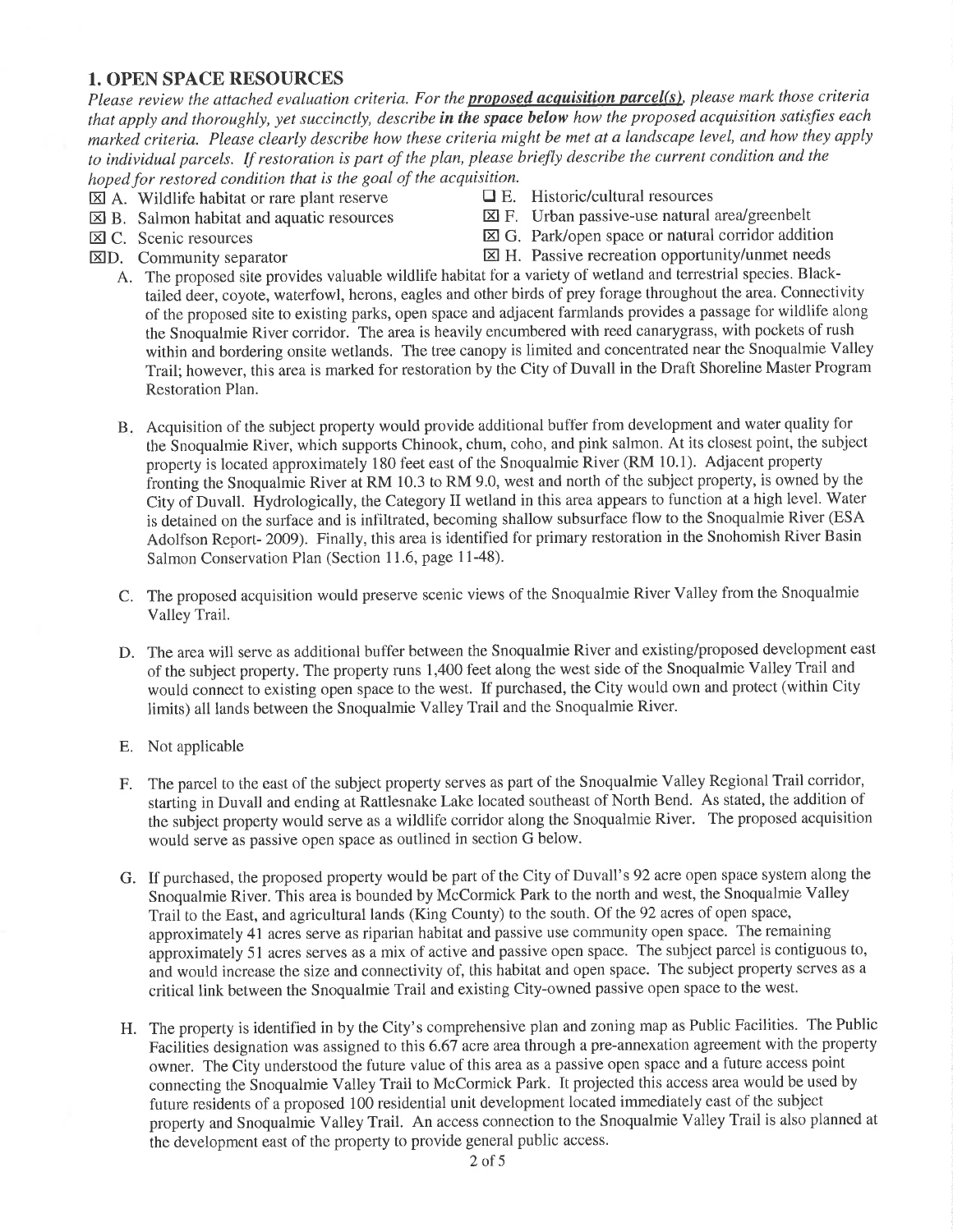## 2. ADDITIONAL FACTORS

For the **proposed acquisition parcel(s)**, please mark all criteria that apply and thoroughly, yet succinctly, describe in the space below how the proposed acquisition satisfies each marked criteria.

- **EX** A. Educational/interpretive opportunity
- EQ B. Threat of loss of open space resources
- EQ C. Ownership complexity/willing seller(s)/ownership interest proposed
- $\boxtimes$  D. Partnerships Describe any public or private partnerships that will enhance this project
- $\boxtimes$  E. Is the property identified in an adopted park, open space, comprehensive, or community plan?
- **T** F. Transferable Development Credits (TDC) participation
	- A. Ongoing restoration work in McCormick Park will have an outreach and education component directed at the local community. Students and community members will be involved in volunteer plantings, site maintenance and wetland restoration (Draft Shoreline Master Program Restoration Plan). The proposed acquisition site offers an additional opportunity for the city to provide interpretative education for the community to see and understand what conservation and restoration mean in their backyard/community. Permanent passive interpretive trails and signage are also planned within the shoreline area (Draft Shoreline Master Program Restoration Plan)
	- B. Due to critical areas (wetland and floodplain), the chances of development occurring on the site are minimal; however, this area would continue to be under private ownership and the City would lose opportunities for restoration work and passive recreation. A development is proposed within the east 24.25 acres of the 30.92 acre site and would contain 100 residential units with a commercial element. The City's option to purchase the remaining 6.67 acres would happen at time of development.
	- C. A pre-annexation agreement approved in 1995 allows the City of Duvall to purchase the subject arca at the time of permit issuance. The land owner will likely develop the property for residentiaUcommercial use
	- D. Restoration and enhancement of fish habitat in the Snoqualmie floodplain is a high priority action for the City of Duvall and WRIA 7. In the past, the city worked in partnership on restoration activities within the Snohomish River corridor with several groups, including Wild Fish Conservancy, the Sound Salmon Solutions, Mountains to Sound Greenway Trust, and King County. Past projects included a sediment survey for Coe Clemmons Creek, invasive removal and native/riparian plantings, and installation of a Beaver Deceiver (pond leveler). Sound Salmon Solutions provided \$25,000 of in-kind labor and expertise towards restoration and education efforts in McCormick Park and Coe Clemmons, and \$85,000 for restoration work which is currently in progress in lower Coe Clemmons Creek. King County has provided technical support to the area over the years, including design and installation of the Beaver Deceiver, and riparian plantings. In addition, the City applied for the King County Flood Control District Cooperative Watershed Management Grant for \$14,500, which would cover half the purchase price for this site. Funding from the Conservation Futures Tax would provide the other half of the funds needed to secure the acquisition.
	- E. This area is identified in the Draft Shoreline Master Program and Restoration Plan, Duvall Comprehensive Plan and the McCormick Park Opportunities and Constraints Assessment (ESA Adolfson, 2009). The McCormick Park area, adjacent to this property, is also identified in the 2008 Parks, Trails, and Open Space Plan.
	- F. No adopted TDC program or interlocal agreement between the applicant city and King County exists.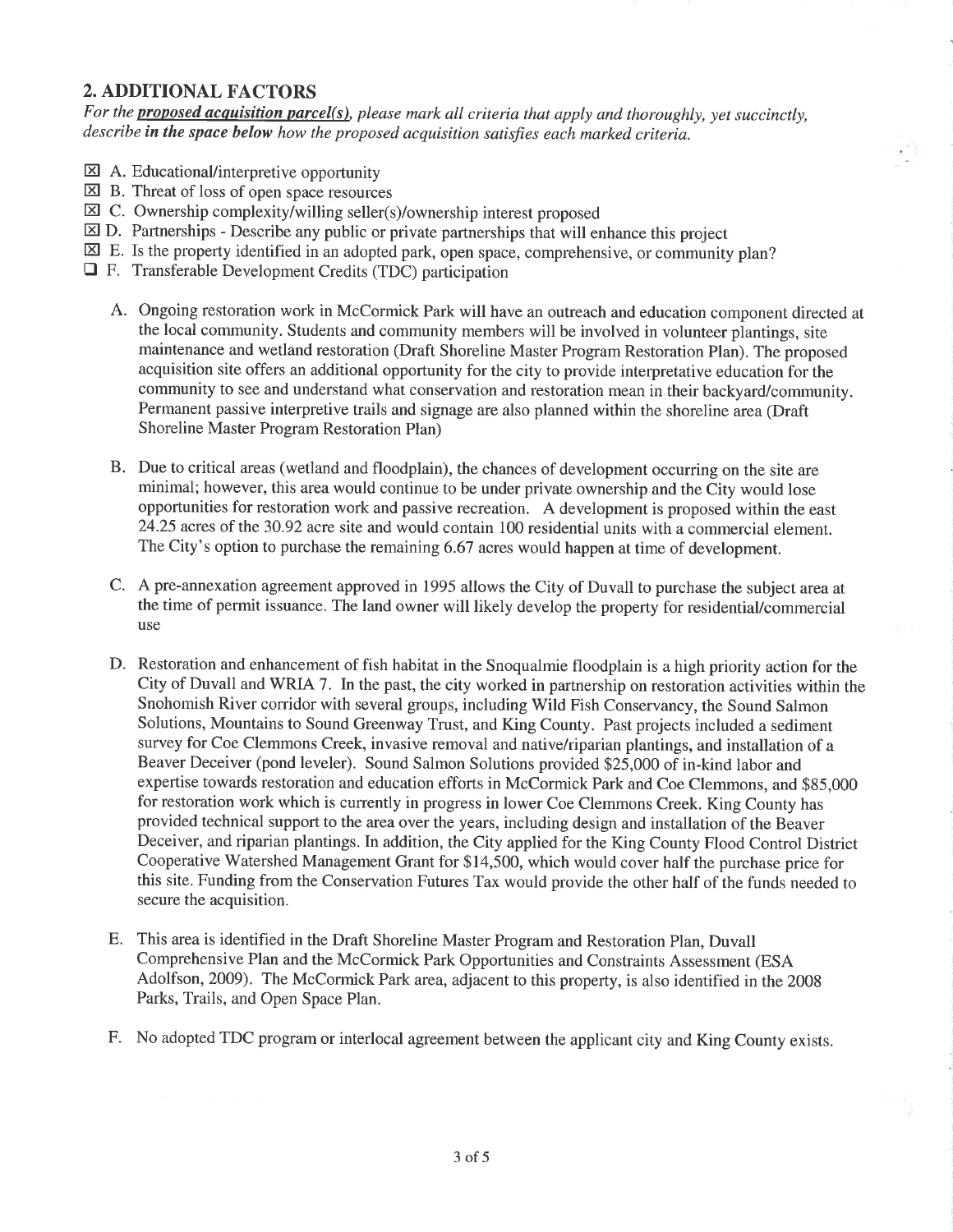## 3. STEWARDSHIP AND MAINTENANCE

How witl the property be stewarded and maintained? Does the property lend itself to volunteer stewarclship opportunities? How will ongoing stewardship and maintenance efforts be funded?

If the proposed site acquisition is approved, restoration of the site will be the next priority. The McCormick Park Opportunities and Constraints Assessment and the Restoration Plan of the Draft Shoreline Master Plan identify this area as a potential restoration opporlunity through installation of native vegetation and habitat features. As a small city with limited resources, the City of Duvall partners with other organizations to leverage resources and expertise. Identifying and finding resources for restoration work will take place in 2015 or upon completion of the City of Duvall Watershed Plan.

## 4. PROJECT BUDGET

| <b>THE TOTAL CFT APPLICATION AMOUNT</b> <sup>a</sup> | CFT: \$14,500 |
|------------------------------------------------------|---------------|
| 2) TOTAL PEL APPLICATION AMOUNT <sup>b</sup>         | PEL:          |

<sup>a</sup>Allowable CFT acquisition costs (Ordinance 14714): The disbursement of funds shall be made only for capital project expenditures that include costs of acquiring real property, including interests in real property, and the following costs: the cost of related relocation of eligible occupants, cost of appraisal, cost of appraisal review, costs of title insurance, closing costs, pro rata real estate taxes, recording fees, compensating tax, hazardous waste substances reports, directly related staff costs and related legal and administrative costs, but shall not include the cost of preparing applications for conservation futures funds.  ${}^{\text{b}}$ King County projects only, if applicable.

#### Estimation of property value:

Briefly note how land values have been estimated (i.e., appraisal, property tax assessment, asking price, letter of value or other means).

Land values were estimated by City Staff based on assessed value of adjacent properties with similar characteristics and use (King County Department of Assessor Data).

| <b>PROJECT COSTS</b>                                   | <b>ESTIMATED DOLLAR AMOUNT OR RANGE</b> |
|--------------------------------------------------------|-----------------------------------------|
| Total property interest value                          | \$21,000                                |
| Title and appraisal work                               | \$5,000                                 |
| Closing, fees, taxes                                   | \$1,000                                 |
| Relocation                                             | N/A                                     |
| Hazardous waste reports                                | N/A                                     |
| Directly related staff, administration and legal costs | \$2,000                                 |
| <b>Total Project Costs (CFT and other funds)</b>       | \$29,000                                |

| <b>MATCHING FUNDS: Existing Sources</b><br>(CFT can only provide a maximum of 50% of anticipated<br>project costs) | <b>DATE</b><br>(Expended or Committed) | <b>DOLLAR AMOUNT</b><br>(Expended or Committed) |
|--------------------------------------------------------------------------------------------------------------------|----------------------------------------|-------------------------------------------------|
| King County Flood Control District Cooperative                                                                     | Proposed -                             | \$14,500                                        |
| Watershed Management Grant                                                                                         | August/September 2014                  |                                                 |
| Duvall Park Fund (*alternate only if the above                                                                     | $3/11/14$ - Committed*                 | $$14,500*$                                      |
| proposed matching funds are not received. The Park                                                                 |                                        |                                                 |
| Plan will be amended to include this project in 2015.)                                                             |                                        |                                                 |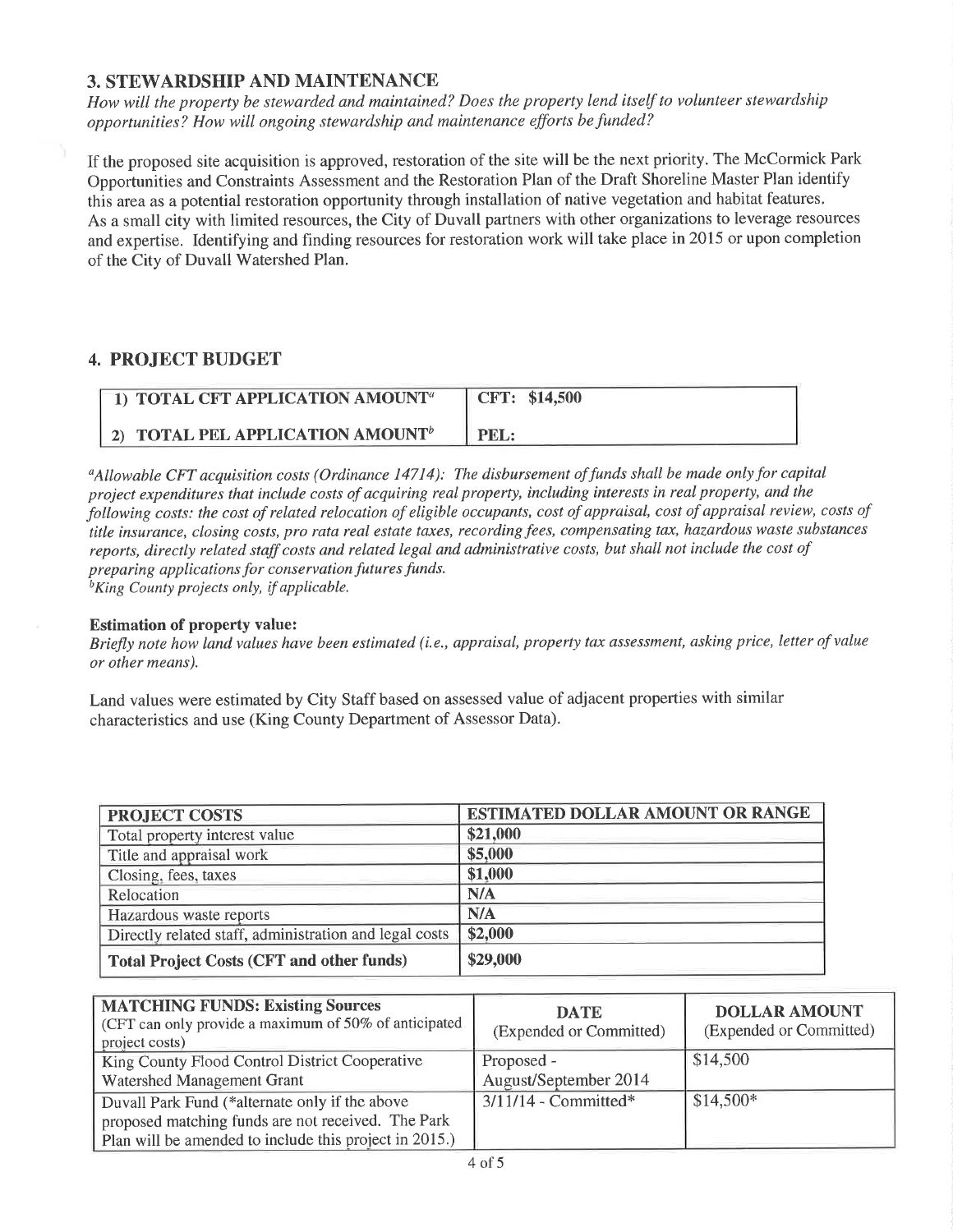| <b>Total CFT Funds Previously Received</b><br><b>This Project</b>             | N/A                    | N/A        |
|-------------------------------------------------------------------------------|------------------------|------------|
| <b>Total Matching Funds and Past CFT Funds</b><br><b>Currently Identified</b> | $3/11/14$ - Committed* | $$14,500*$ |
| <b>Unidentified Remaining Match Need</b>                                      | N/A                    | N/A        |

#### Unidentifred remaining match need: What funds are anticipated and what is the time frame?

PLease briefly discuss how the unidentified remaining match need above will be met.

N/A

#### 5. IN-KIND CONTRIBUTIONS FROM PARTNERSHIPS

| <b>Brief Activity Description</b> | <b>Dollar Value of</b><br>In-kind<br><b>Contribution</b> | <b>Status</b><br>(Completed or Proposed) | <b>Activity Date Range</b><br>(Completion Date or Proposed<br>Completion Date) |
|-----------------------------------|----------------------------------------------------------|------------------------------------------|--------------------------------------------------------------------------------|
| None                              |                                                          |                                          |                                                                                |
|                                   |                                                          |                                          |                                                                                |
|                                   |                                                          |                                          |                                                                                |
| <b>TOTAL</b>                      |                                                          |                                          |                                                                                |

## 6. ATTACHED MAPS ( $\frac{Two\ maps}{Two\ maps}$  are now required: 1) site map and 2) general location map; you møy ølso ínclude one additional map, aerial photo or site photo)

8 1/2 x 11" maps are preferred, but 11 x 17" is acceptable if folded and hole-punched for insertion into a three-ring binder.

Site Map that shows the following:

- Each parcel proposed for acquisition in yellow or distinct shading and an indication of any parcel proposed for less than fee simple acquisition, such as a conservation easement;
- Location of any proposed development to the site such as parking, trails or other facilities;
- Location of any proposed site restoration;
- Existing adjacent public (local, state or federal) parks or open spaces labeled and shown in dark green or distinct shading.

Locatíon Map that shows the following:

- Other permanently protected open spaces (private, non profit, institutional, etc.) shown in light green or distinct shading;
- Major water courses such as creeks, rivers, lakes or wetlands;
- Major roads, arterial roads or regional trails.
- . Map scale: This map should show approximately a ten-mile radius around the proposed acquisition(s).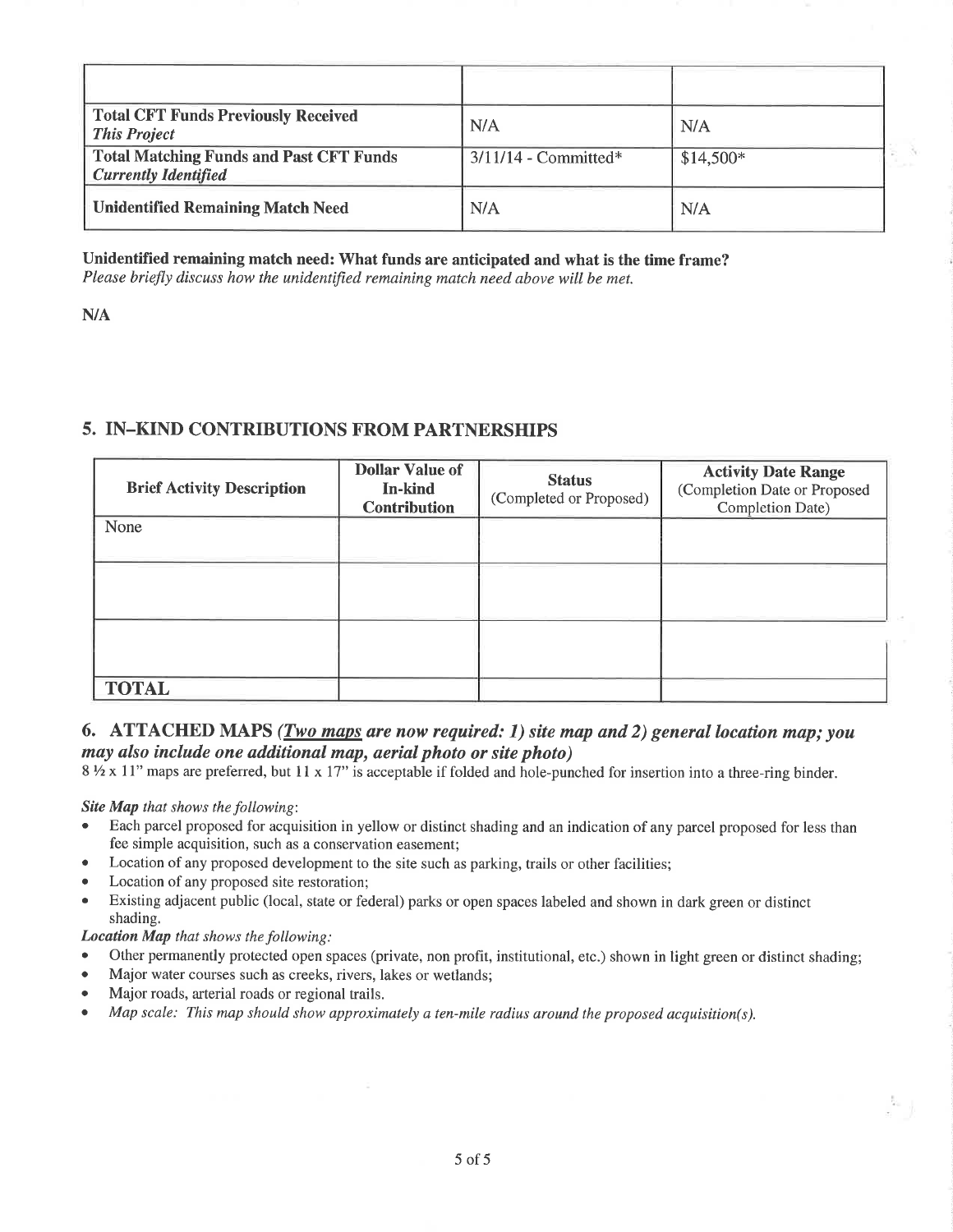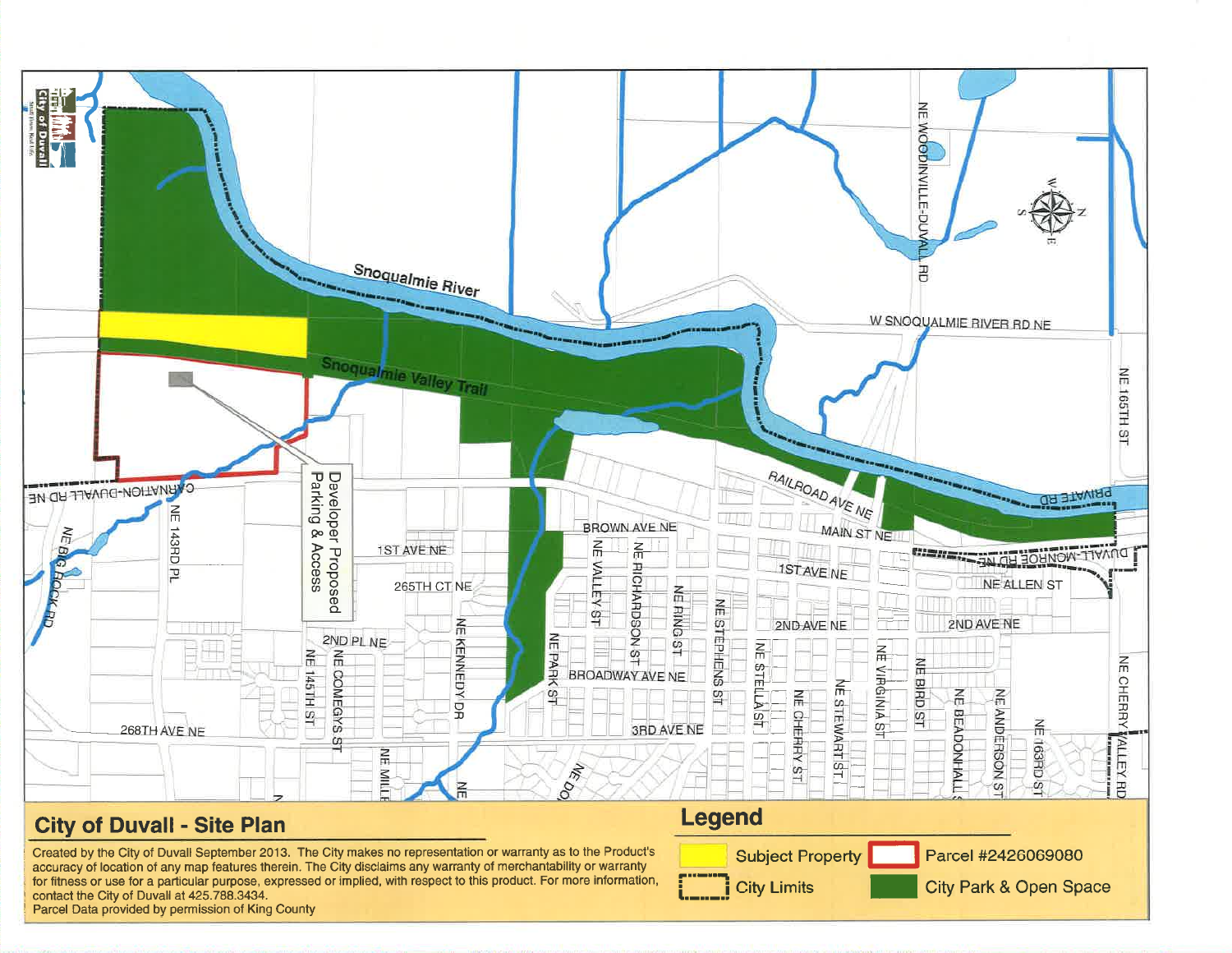